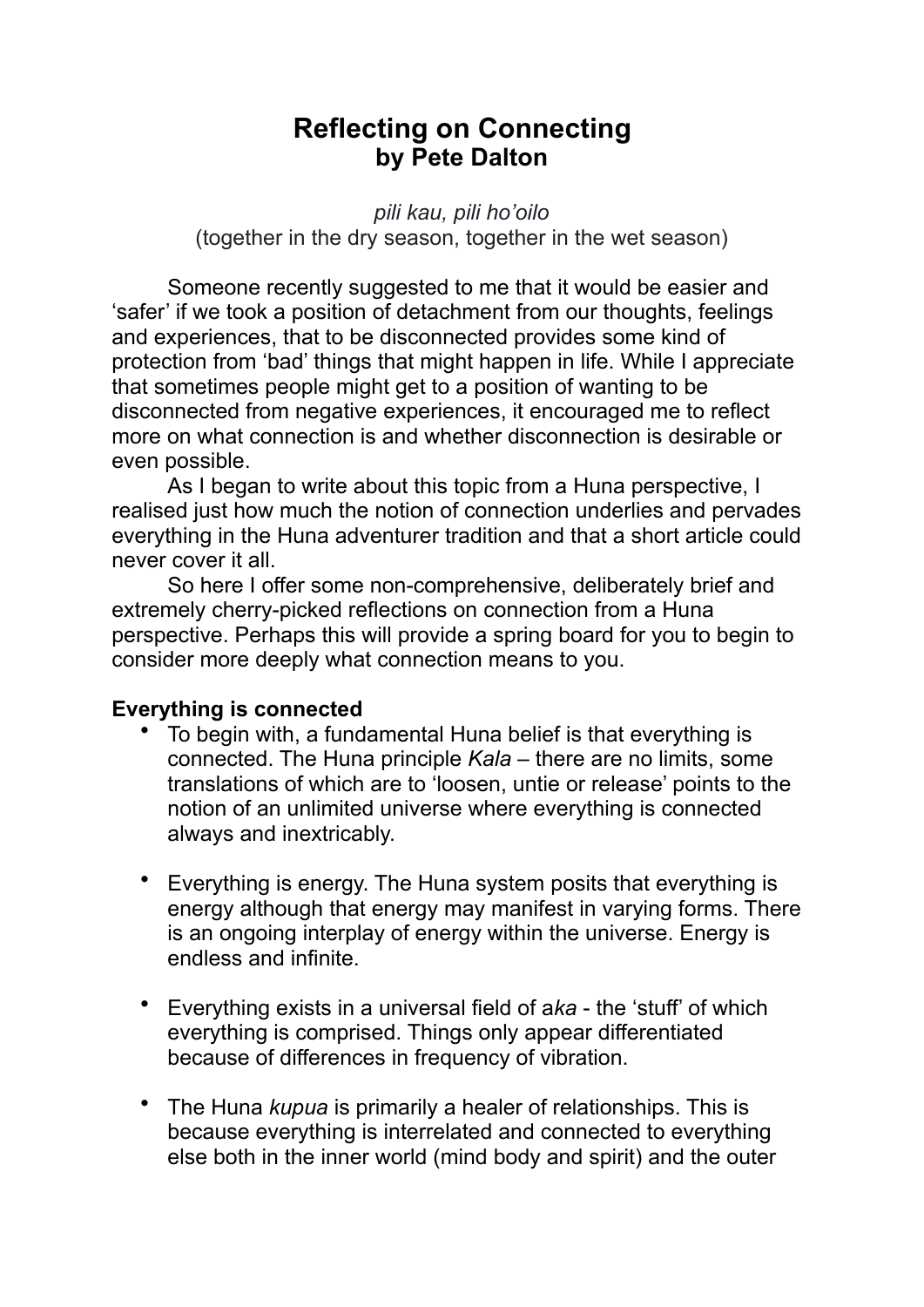world (objects, people, events etc) and to increase effectiveness is to harmonise these relationships.

- Love is a driver that motivates us all. It is the fundamental urge to connect and this motivation operates whether or not we are aware of it. This includes the urge to connect to other people as well as things, places and everything else. In this respect, the Hawaiians strongly value *aloha aina* – loving the land like one would love a close family member. This is a valuable connection that is often neglected in modern culture.
- The starting point for the Huna adventurer approach involves focussing on actively increasing focussed connection through love which in turn increases effectiveness and power.
- Separation, epitomised by taking the perspective of *ike papkahi* or first level objective reality, is adopted when it is empowering and allows us to achieve what we need to do. However, this notion of separateness, while useful, is illusory.

#### **Feeling disconnected**

 So, if we are always connected how do we get to *feel* disconnected or even develop a desire to disconnect? If love is the urge to connect, then anything that reduces that urge reduces the feeling of connection. Fear, anger and doubt reduce the focus on love and therefore reduces our lived sense of connection. This perceived lack of connection can manifest as a form of alienation on a physical, emotional, mental and spiritual level or a combination of some, or all, of these levels.

 Of course, our degree of focus can affect how much we perceive that we are connected to something or someone. There are circumstances when it is useful to consciously increase the perception of connection with one thing and reduce it with another thing.

 Let me also clarify that there is a difference between "disconnecting" and "detaching." Disconnection has to do with avoidance and is based on fear. Detachment is about not being attached to an outcome and does not mean severance from anyone or anything.

 To actively try to become disconnected from our experiences, apart from being truly impossible, is to deny our own fundamental urge toward connection. Even consciously connecting with less pleasurable experiences with an attitude of acceptance and self-compassion provides a starting point for healing and the learning of valuable lessons. Connecting doesn't mean things can't change, it doesn't mean you are